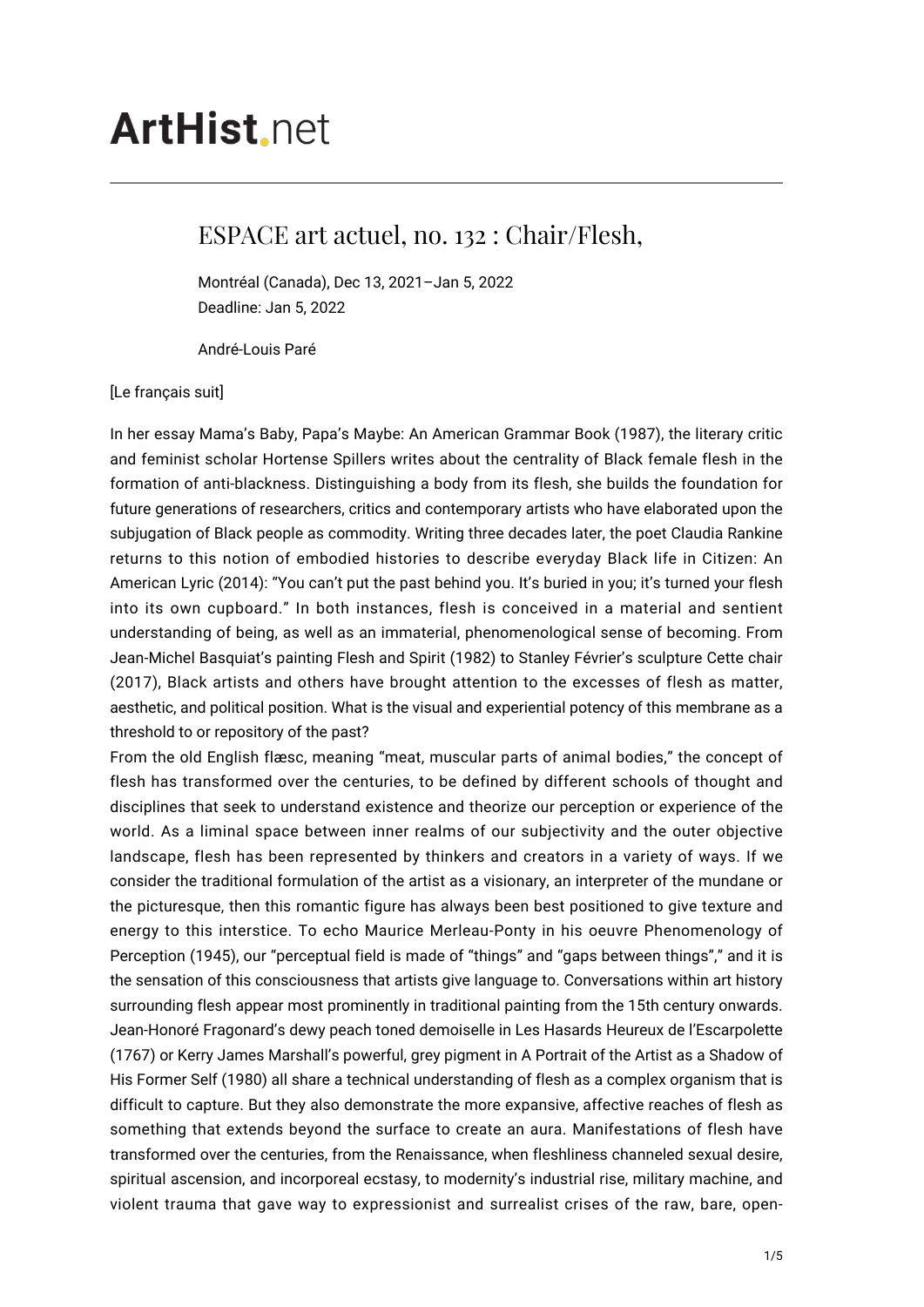wounded flesh in Francis Bacon's work. But if the art historical discourse of human flesh once belonged the rhythms of the painter's brushstroke, to the bare life encapsulated by canvas and tincture, what does it represent in the 21st century?

Sarah Ahmed's queer phenomenology reorients our thinking to interpret flesh as something shaped by contact, a repetitious and performative process that accounts for different types of being, new shapes, irregular impressions that do not conform to historical models set by Western standards of beauty. In this new paradigm, installation, new media, performance, photography, sculpture, video art and a variety of other interdisciplinary mediums redefine flesh to account for nonwhite, LGBTQ+, Indigenous, feminist, crip and other intersecting positionalities and identities. From Laura Aguilar's self-portrait Grounded series (2006-2007) to Laakkuluk Williamson Bathory's performances of the Greenlandic mask dance uaajeerneq, contemporary artists have reclaimed the potentials of flesh to represent both human and nonhuman forms of porous coexistence with our planet. The 2021 MOMENTA Biennale de l'image in Montreal, entitled Sensing Nature, played on these possibilities of agency, Indigenous sovereignty, nonbinary sensuality and intimacy, and the fluid two-way junctures between the natural and the cultural, the ecological and the biological. Flesh is spatial and kinesthetic, and in the lineage of body art it is metaphorical as well a material, a space between inside and outside but also the "site of their joining" to cite Amelia Jones. Inherently political and at the root of expressions of identity, it is both how we understand ourselves and our habitat and in turn share that perspectives with others. In postmodern architecture, Flesh: Architectural Probes (1994) is the title of starchitecht duo Elizabeth Diller and Ricardo Scofidio's first monograph, a site of transient inscriptions meant to map out "strategies for 'contractual space' in which architecture can perform critically within encoded spaces of privacy and publicity." Flesh can therefore be incrementally scaled upwards and downward, from the micro of the dermis to the macro of the permeable built environment which loosely delineates public and private boundaries.

Issue no. 132 of ESPACE magazine, published in May 2022, invites theoretical analyses linked to case studies of recent artistic practices (2010 to the present) that take into consideration this expanded exploration of flesh as a core aesthetic, experiential, or conceptual artistic impetus. This thematic issue will highlight various works in which flesh is represented through spatial, sculptural, installation, and performative contemporary art approaches. Though the representation of flesh is ubiquitous in Western painting, this thematic issue seeks to mobilize different mediums as well as cultural communities to underline the importance of flesh across a wide spectrum of traditions, disciplines, and visions of the world. Potential avenues could be about flesh as matter and material; flesh as a phenomenological experience and affect; flesh as organ, ecosystem, and extension of nature; flesh as a construct and/or cog in a system of labour and exploitation; flesh as an assertion of identity and individuality; flesh as an ontological source of being; flesh as a socio-political surplus; flesh as embodied knowledge of the past; and much more. We invite accounts of experiences and forms of knowledge that are otherwise marginalized, wherein flesh becomes a vehicle to communicate a plurality of voices, identities, and realities.

If you wish to contribute to this thematic issue, we invite you, as a first step, to email the editor of the magazine (alpare@espaceartactuel.com) before January 5, 2022, in order to make a brief proposal pitch (about 250 words). We will inform you promptly if your proposal is selected. Your completed text should not exceed 2000 words, footnotes excluded, and will be submitted to us by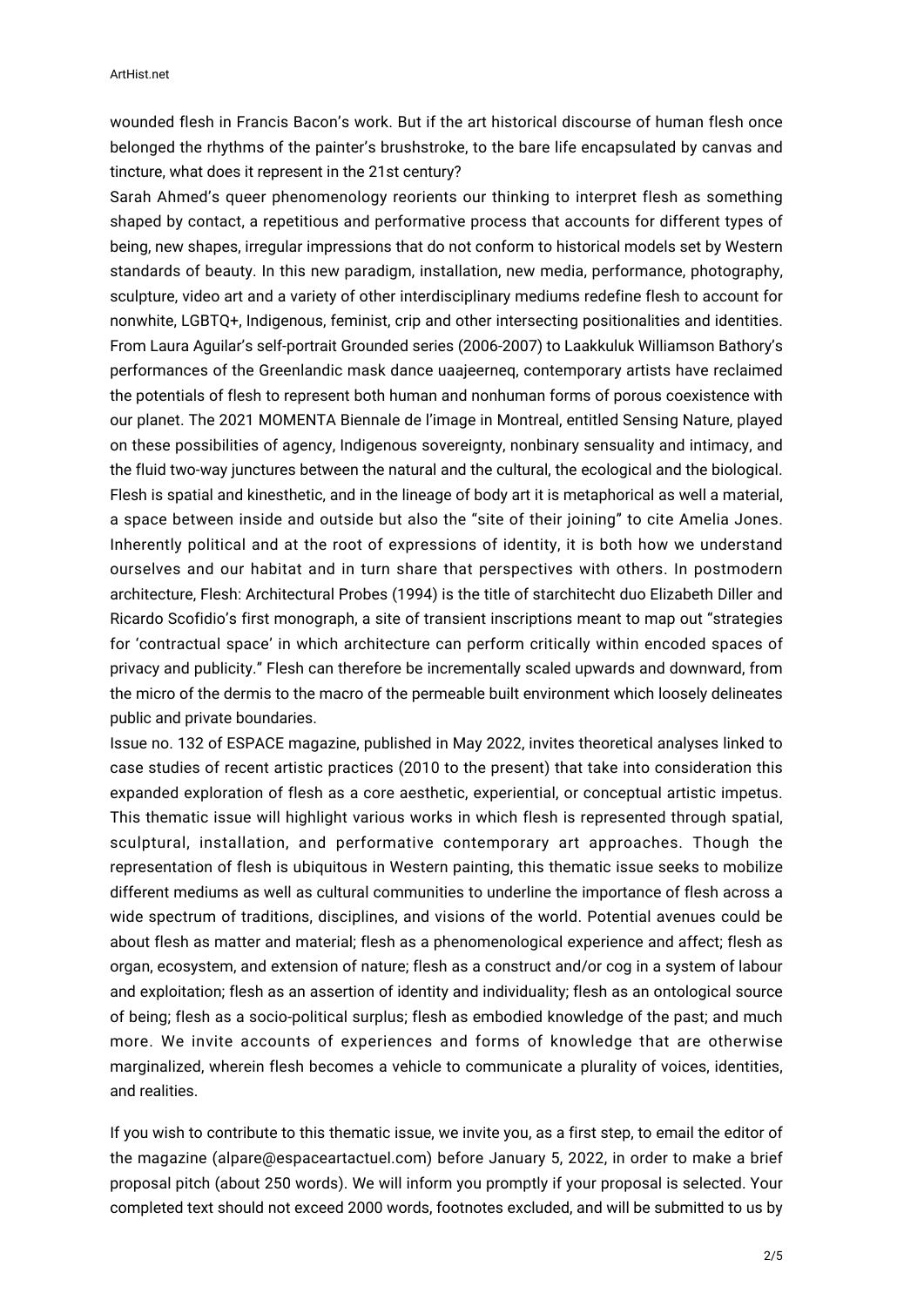May 1, 2022. The honorarium is \$65 per page (250 words).

--

Dans son essai Mama's Baby, Papa's Maybe: An American Grammar Book (1987), la critique littéraire et spécialiste du féminisme Hortense Spillers traite du rôle central de la chair de la femme noire dans la formation de l'anti-négritude. En établissant une distinction entre le corps et sa chair, elle jette les bases pour des générations de chercheurs, de critiques et d'artistes qui s'intéressent à la question de l'asservissement des Noirs comme marchandise. Une trentaine d'années plus tard, la poétesse Claudia Rankine revient sur la notion d'histoires incarnées pour décrire la vie quotidienne des Noirs dans Citizen: An American Lyric (2014) : « Vous ne pouvez pas mettre le passé derrière vous. Il est enfoui en vous ; il a fait de votre chair sa cachette. » Dans les deux cas, la chair est entendue selon un mode d'être matériel et sensible, mais aussi dans un sens immatériel et phénoménologique du devenir. De la peinture Flesh and Spirit (1982) de Jean-Michel Basquiat à la sculpture Cette chair (2017) de Stanley Février, les artistes noirs, entre autres, ont attiré l'attention sur les excès de chair en tant que matière et position esthétique et politique. Quelle est la puissance visuelle et expérientielle de cette membrane en tant que seuil ou dépôt du passé ?

Issu du vieil anglais flæsc, qui signifie « viande, parties musculaires du corps animal », le concept de chair a évolué au fil des siècles et a été défini différemment par les écoles de pensée et disciplines qui cherchent à comprendre l'existence et à théoriser notre perception ou notre expérience du monde. En tant qu'espace liminaire entre ce qui se déploie à l'intérieur de notre subjectivité et le paysage extérieur objectif, la chair a été représentée de diverses manières par les penseurs et les créateurs. Si on considère l'image traditionnelle de l'artiste visionnaire, interprète du banal ou du pittoresque, alors cette figure romantique a toujours été la mieux placée pour apporter texture et énergie à cet interstice. Pour faire écho aux propos de Maurice Merleau-Ponty dans La Phénoménologie de la perception (1945), notre « champ perceptif est fait de "choses" et de "vides entre les choses » et c'est la sensibilité de cette conscience que les artistes expriment. En histoire de l'art, la question de la chair est surtout abordée en relation avec la peinture classique remontant au 15e siècle. La demoiselle au teint de pêche et de rose dans Les hasards heureux de l'escarpolette (1767) de Jean-Honoré Fragonard ou le puissant autoportrait aux pigments gris A Portrait of the Artist as a Shadow of His Former Self (1980) de Kerry James Marshall partagent tous deux une compréhension technique de la chair en tant qu'organisme complexe et difficile à capturer. Ces œuvres montrent également l'étendue de la portée affective de la chair comme quelque chose qui transcende la surface pour créer une aura. Les manifestations de la chair se sont transformées dans le temps, depuis la Renaissance où la chair exprimait le désir sexuel, l'élévation spirituelle et l'extase immatérielle, jusqu'à l'essor industriel de la modernité, la machine militaire et les traumatismes violents qui ont laissé place aux crises expressionnistes et surréalistes de la chair brute, nue et à vif dans l'œuvre de Francis Bacon. Mais si le discours historique sur la chair humaine appartenait jadis aux rythmes des coups de pinceaux du peintre, à la vie nue encapsulée par la toile et la teinture, que représente-t-il au 21e siècle ?

La phénoménologie queer de Sarah Ahmed nous invite à repenser la chair comme quelque chose de façonné par le contact, un processus répétitif et performatif qui rend compte de différents types d'êtres, de nouvelles formes et d'impressions irrégulières qui ne se conforment pas aux modèles historiques établis par les normes occidentales de beauté. Dans ce nouveau paradigme,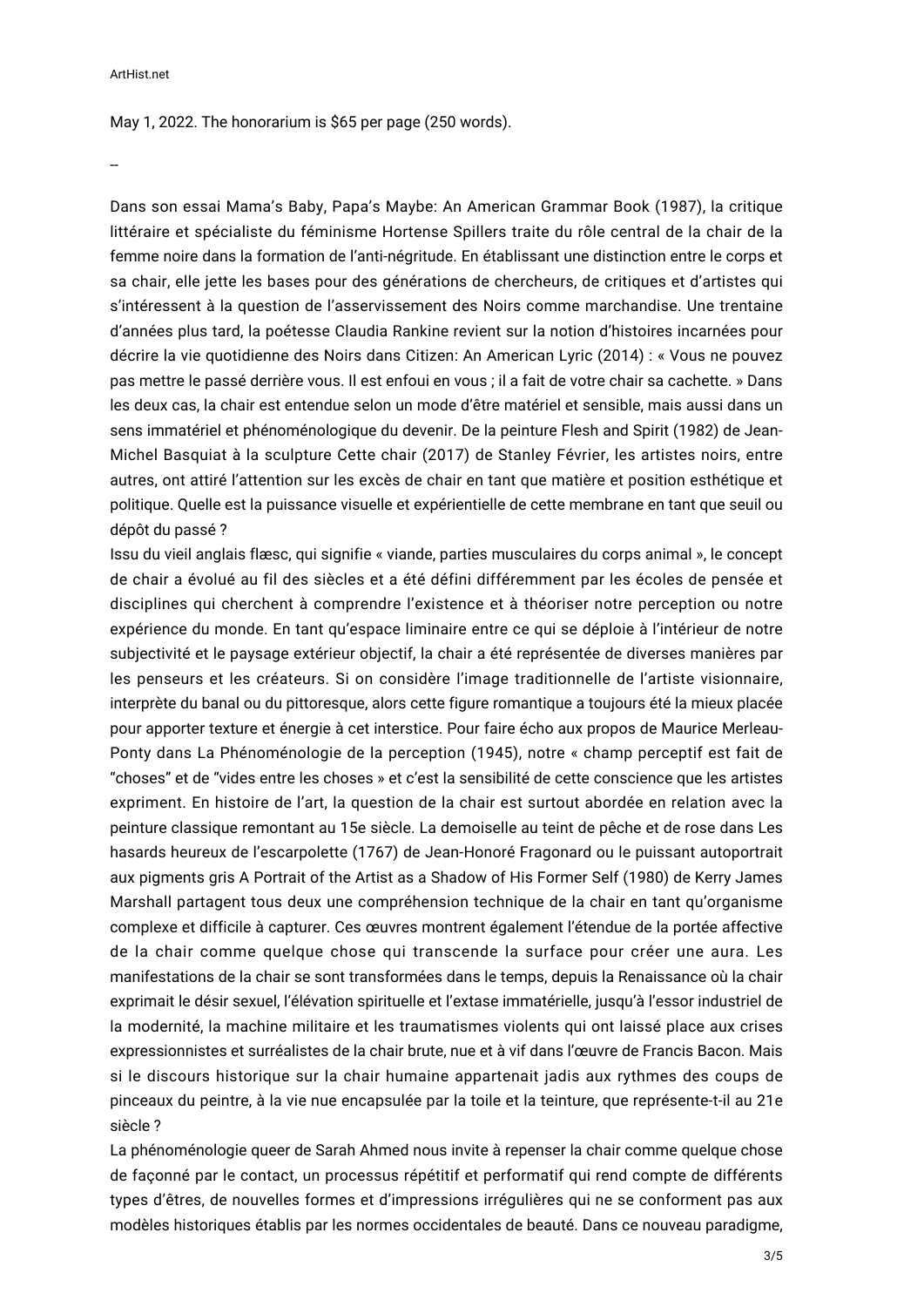l'installation, les nouveaux médias, la performance, la photographie, la sculpture, la vidéo et une variété d'autres pratiques artistiques interdisciplinaires redéfinissent la chair pour rendre compte des personnes non blanches, LGBTQ+, autochtones, féministes ou ayant des handicaps ou diverses identités intersectées. Allant de la série d'autoportraits Grounded (2006-2007) de Laura Aguilar aux performances de Laakkuluk Williamson Bathory, inspirées de la danse des masques groenlandais uaajeerneq, les artistes contemporains récupèrent le potentiel de la chair pour représenter des formes humaines et non humaines de coexistence perméable avec notre planète. L'édition de 2021 de MOMENTA, la Biennale de l'image à Montréal, intitulée Quand la nature ressent, jouait sur ces possibilités d'agir, de souveraineté autochtone, de sensualité et d'intimité non binaire et sur les points de rencontre fluides et à double sens entre le naturel et le culturel, l'écologique et le biologique. La chair est spatiale et kinesthésique. Dans la lignée de l'art corporel, elle est aussi bien métaphorique que matérielle, un espace entre l'intérieur et l'extérieur, et le « lieu de leur union », pour reprendre les termes d'Amelia Jones. Fondamentalement politique et au cœur de l'expression identitaire, la chair est ce par quoi nous nous comprenons nous-mêmes ; elle est notre habitat et ce par quoi nous partageons cette perspective avec les autres. Dans le monde de l'architecture postmoderne, le célèbre duo d'architectes Elizabeth Diller et Ricardo Scofidio a publié en 1994 une première monographie intitulée Flesh: Architectural Probes, dans laquelle la chair se fait un lieu d'inscriptions éphémères destiné à définir des « stratégies pour un "espace contractuel" au sein duquel l'architecture peut jouer un rôle critique dans des sphères codées de l'intimité et de la publicité ». La chair s'étend donc du micro au macro, du derme à l'environnement construit perméable qui délimite vaguement les frontières du public et du privé.

À paraître en mai 2022, le n°132 de la revue ESPACE invite à des analyses théoriques de pratiques artistiques récentes (2010 à aujourd'hui) qui prennent en considération cette exploration élargie de la chair en tant qu'impulsion artistique, esthétique, expérientielle ou conceptuelle. Ce numéro thématique mettra en lumière diverses œuvres contemporaines dans lesquelles la chair est figurée sous des formes spatiales, sculpturales, installatives et performatives. Bien que la représentation de la chair soit omniprésente dans la peinture occidentale, ce numéro thématique cherche à mobiliser plusieurs modes d'expressions et communautés culturelles afin de souligner son importance à travers un large spectre de traditions, disciplines et visions du monde. Les textes pourront tout aussi bien aborder la chair en tant que matière et matériau ; expérience phénoménologique et affect ; organe, écosystème et extension de la nature ; construction ou rouage dans un système de travail et d'exploitation ; affirmation de l'identité et de l'individualité ; source ontologique de l'être ; surplus sociopolitique ; connaissance incarnée du passé ; et plus encore. Nous vous invitons à nous faire part d'expériences et de formes de connaissances qui seraient autrement marginalisées, dans lesquelles la chair se fait le véhicule de voix, d'identités et de réalités multiples.

Si vous souhaitez contribuer à ce numéro thématique, nous vous invitons dans un premier temps à soumettre une brève proposition (250 mots, environ) par courriel au rédacteur en chef du magazine (alpare@espaceartactuel.com) avant le 5 janvier 2022. Nous vous informerons rapidement si votre proposition est retenue. Le texte complet ne devra pas dépasser 2000 mots, notes de bas de page non comprises, et devra nous être remis avant le 1er mai 2022. La rétribution est de 65 \$ par page (250 mots).

## Reference:

CFP: ESPACE art actuel, no. 132 : Chair/Flesh,. In: ArtHist.net, Dec 13, 2021 (accessed Jul 7, 2022),